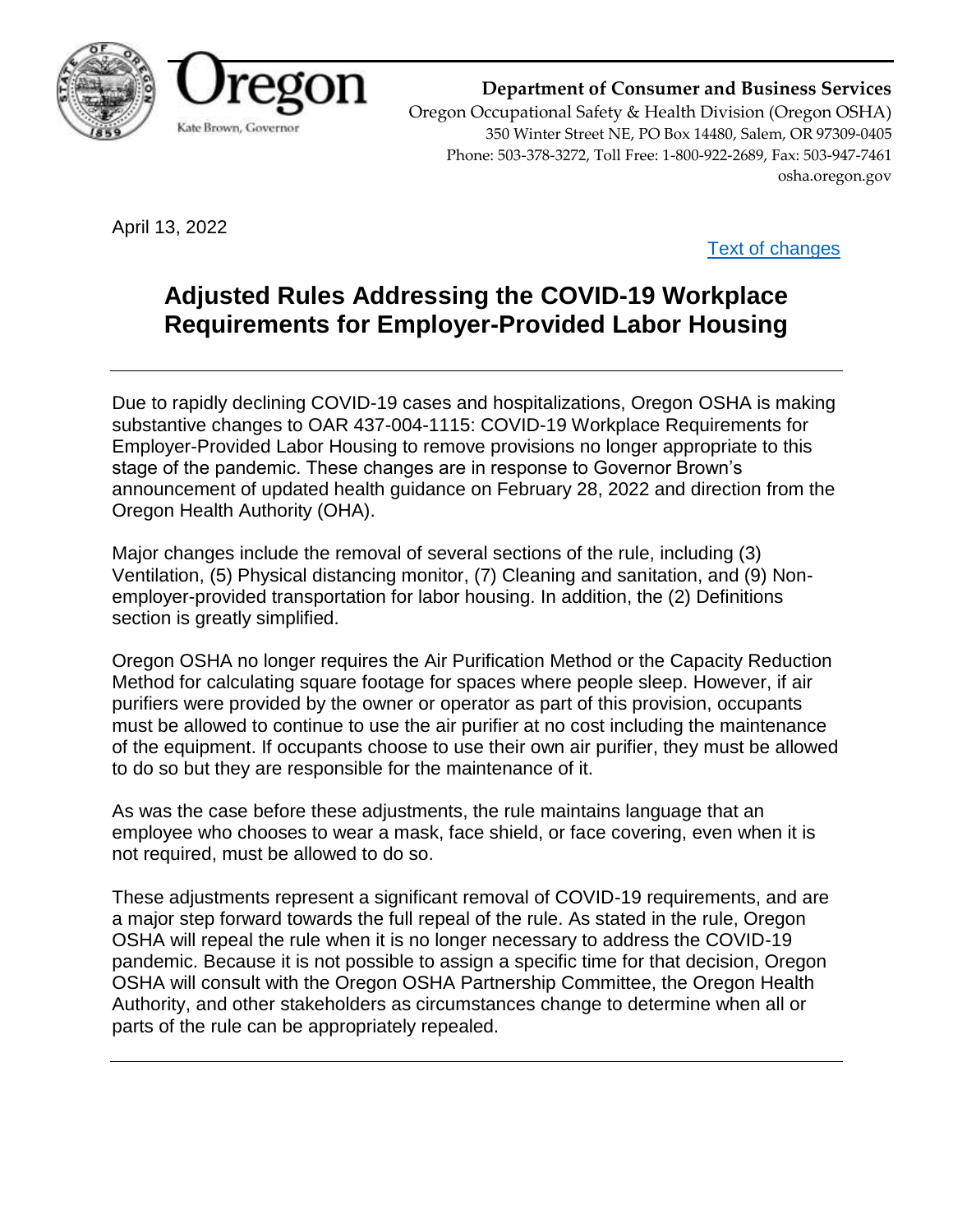Please visit our website [osha.oregon.gov/rules](https://osha.oregon.gov/rules/) to view our adopted rules, or select other rule activity from this page.

# **This is Oregon OSHA Temporary Administrative Order 2-2022, adopted and effective April 13, 2022.**

# **Oregon OSHA contact: Sarah Rew, Salem Central Office @ 503-378-3272, or email at sarah.c.rew@dcbs.oregon.gov.**

Note: In compliance with the Americans with Disabilities Act (ADA), this publication is available in alternative formats by calling 503-378-3272.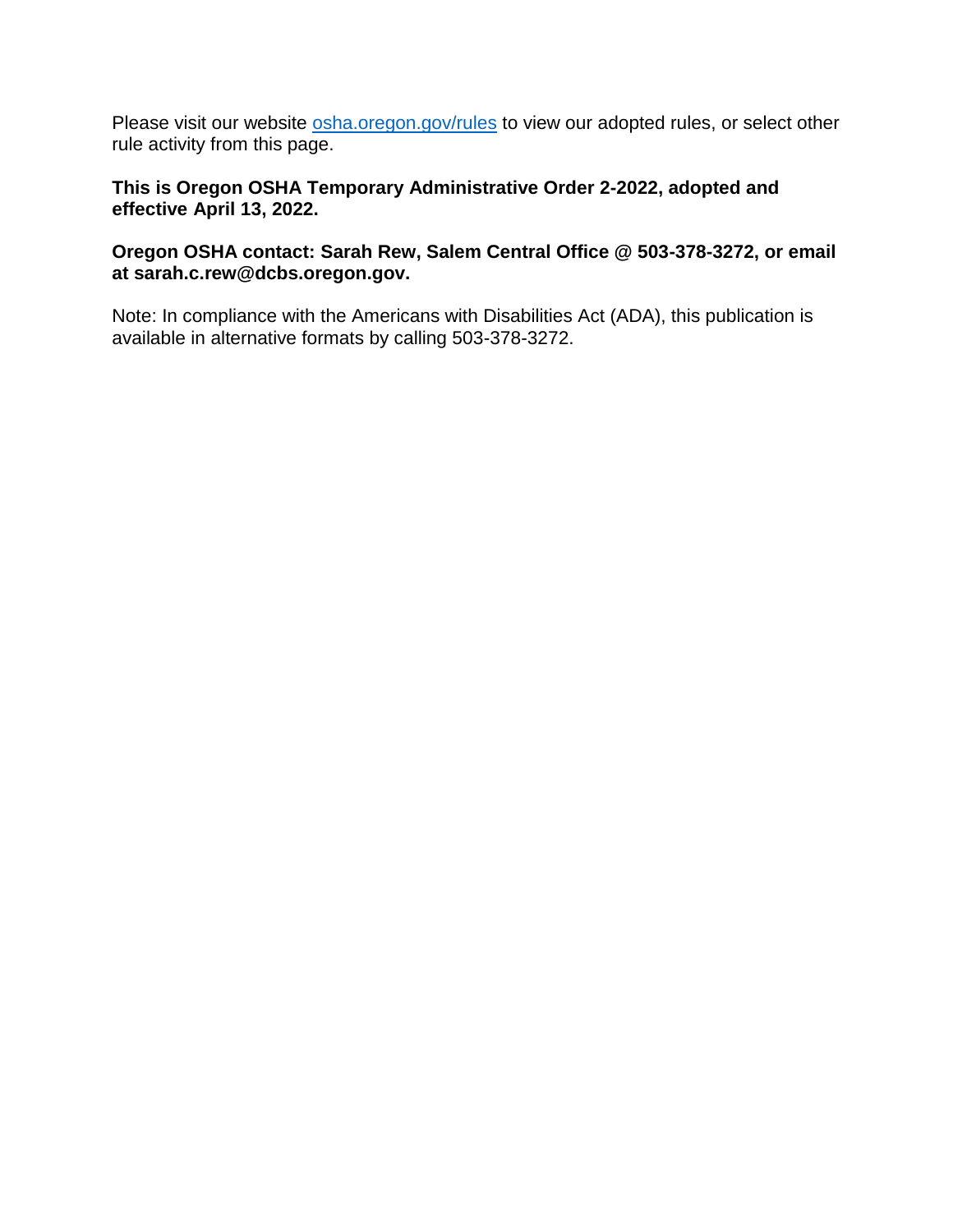OFFICE OF THE SECRETARY OF STATE SHEMIA FAGAN SECRETARY OF STATE

CHERYL MYERS DEPUTY SECRETARY OF STATE

**TEMPORARY ADMINISTRATIVE ORDER** INCLUDING STATEMENT OF NEED & JUSTIFICATION



#### ARCHIVES DIVISION

STEPHANIE CLARK DIRECTOR

800 SUMMER STREET NE SALEM, OR 97310 503-373-0701

> **FILED** 04/13/2022 11:07 AM ARCHIVES DIVISION SECRETARY OF STATE

& LEGISLATIVE COUNSEL

OSHA 2-2022 CHAPTER 437 **DEPARTMENT OF CONSUMER AND BUSINESS SERVICES OREGON OCCUPATIONAL SAFETY AND HEALTH DIVISION**

FILING CAPTION: Adjusted Rules Addressing the COVID-19 Workplace Requirements for Employer-Provided Labor Housing

EFFECTIVE DATE: 04/13/2022 THROUGH 10/09/2022

AGENCY APPROVED DATE: 04/13/2022

CONTACT: Lisa Appel 503-947-7449

Lisa.Appel@dcbs.oregon.gov

350 Winter Street NE Salem,OR 97301

Filed By: Lisa Appel Rules Coordinator

# NEED FOR THE RULE(S):

Due to rapidly declining COVID-19 cases and hospitalizations, Oregon OSHA is making substantive changes to OAR 437-004-1115: COVID-19 Workplace Requirements for Employer-Provided Labor Housing to remove provisions no longer appropriate to this stage of the pandemic. These changes are in response to Governor Brown's announcement of updated health guidance on February 28, 2022 and direction from the Oregon Health Authority (OHA).

As of March 11, 2022, COVID-19 infections have dropped 94% since the peak of the Omicron surge and hospitalizations have lowered to pre-Omicron levels. Given the lower rates, there is a need to align OSHA's rules with the revised public health guidance from OHA. As such, the rule is being temporarily amended to have immediate effect. Some provisions remain in place to keep labor-housing occupants protected in the current stage of the pandemic.

Major changes include the removal of several sections of the rule, including (3) Ventilation, (5) Physical distancing monitor, (7) Cleaning and sanitation, and (9) Non-employer-provided transportation for labor housing. In addition, the (2) Definitions section is greatly simplified.

Oregon OSHA no longer requires the Air Purification Method or the Capacity Reduction Method for calculating square footage for spaces where people sleep. However, if air purifiers were provided by the owner or operator as part of this provision, occupants must be allowed to continue to use the air purifier at no cost including the maintenance of the equipment. If occupants choose to use their own air purifier, they must be allowed to do so but they are responsible for the maintenance of it.

As was the case before these adjustments, the rule maintains language that an employee who chooses to wear a mask, face shield, or face covering, even when it is not required, must be allowed to do so.

# JUSTIFICATION OF TEMPORARY FILING:

If Oregon OSHA does not pursue temporary amendments to Rules Addressing the COVID-19 Workplace Requirements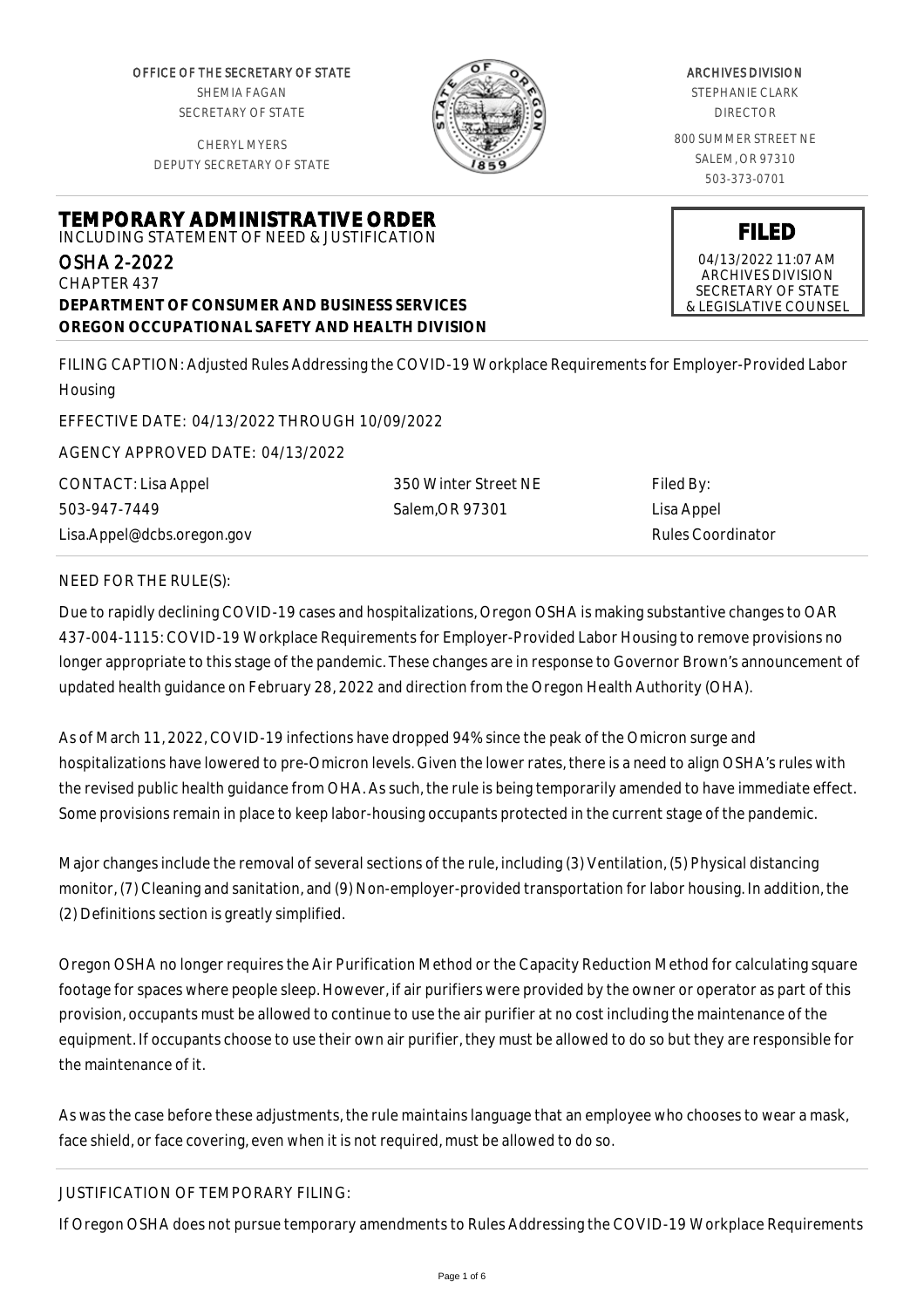for Employer-Provided Labor Housing, this rule will not align with Governor Brown's and Oregon Health Authority's revised COVID-19 guidance. If Oregon OSHA does not make these changes, businesses and organizations will see conflicting guidance between agencies and the executive branch, which could cause confusion given the current status of the COVID-19 pandemic. Additionally, leaving the capacity restrictions in place would limit the number of occupants in the housing and potentially contribute to existing worker shortages. By amending the rules to align with Oregon Health Authority and Governor Brown, Oregon OSHA will prevent conflicting guidance and stakeholder confusion on which rules must be currently followed.

# DOCUMENTS RELIED UPON, AND WHERE THEY ARE AVAILABLE:

State of Oregon Newsroom Governor's Office - Governors Brown, Newsom, and Inslee Announce Updated Health Guidance: https://www.oregon.gov/newsroom/Pages/NewsDetail.aspx?newsid=64916

Oregon Health Authority – Public health order rescinding general indoor masking requirements: https://sharedsystems.dhsoha.state.or.us/DHSForms/Served/le4141.pdf

Oregon Health Authority – COVID-19 Isolation Guidance for the General Population: https://sharedsystems.dhsoha.state.or.us/DHSForms/Served/le2351T.pdf

Oregon Health Authority – Public Health Recommendations: Wearing Masks, Face Coverings and Face Shields and Physically Dis https://sharedsystems.dhsoha.state.or.us/DHSForms/Served/le2288k\_r.pdf

Oregon Health Authority – Novel Coronavirus Disease 2019 (COVID-19) Interim Investigative Guidelines: https://www.oregon.gov/oha/PH/DISEASESCONDITIONS/COMMUNICABLEDISEASE/REPORTINGCOMMUNICABLEDISEAS Coronavirus-2019.pdf

Oregon Health Authority press release – OHA 'RISE' plan launches state's pandemic resilience phase: https://content.govdelivery.com/accounts/ORDHS/bulletins/30e79a2

# HOUSING IMPACT STATEMENT:

FOR ESTIMATING THE EFFECT OF A PROPOSED RULE OR ORDINANCE ON THE COST OF DEVELOPING A \*TYPICAL 1,200 SQ FT DETACHED SINGLE FAMILY DWELLING ON A 6,000 SQ FT PARCEL OF LAND. (ORS 183.534) FOR ADMINISTRATIVE RULES

Description of proposed change: See attached Statement of Need and Justification and Certificate and Order for Filing.

Description of the need for, and objectives of the rule: See attached Statement of Need and Justification and Certificate and Order for Filing.

List of rules adopted or amended:

AMEND: OAR 437-004-1115

Materials and labor costs increase or savings: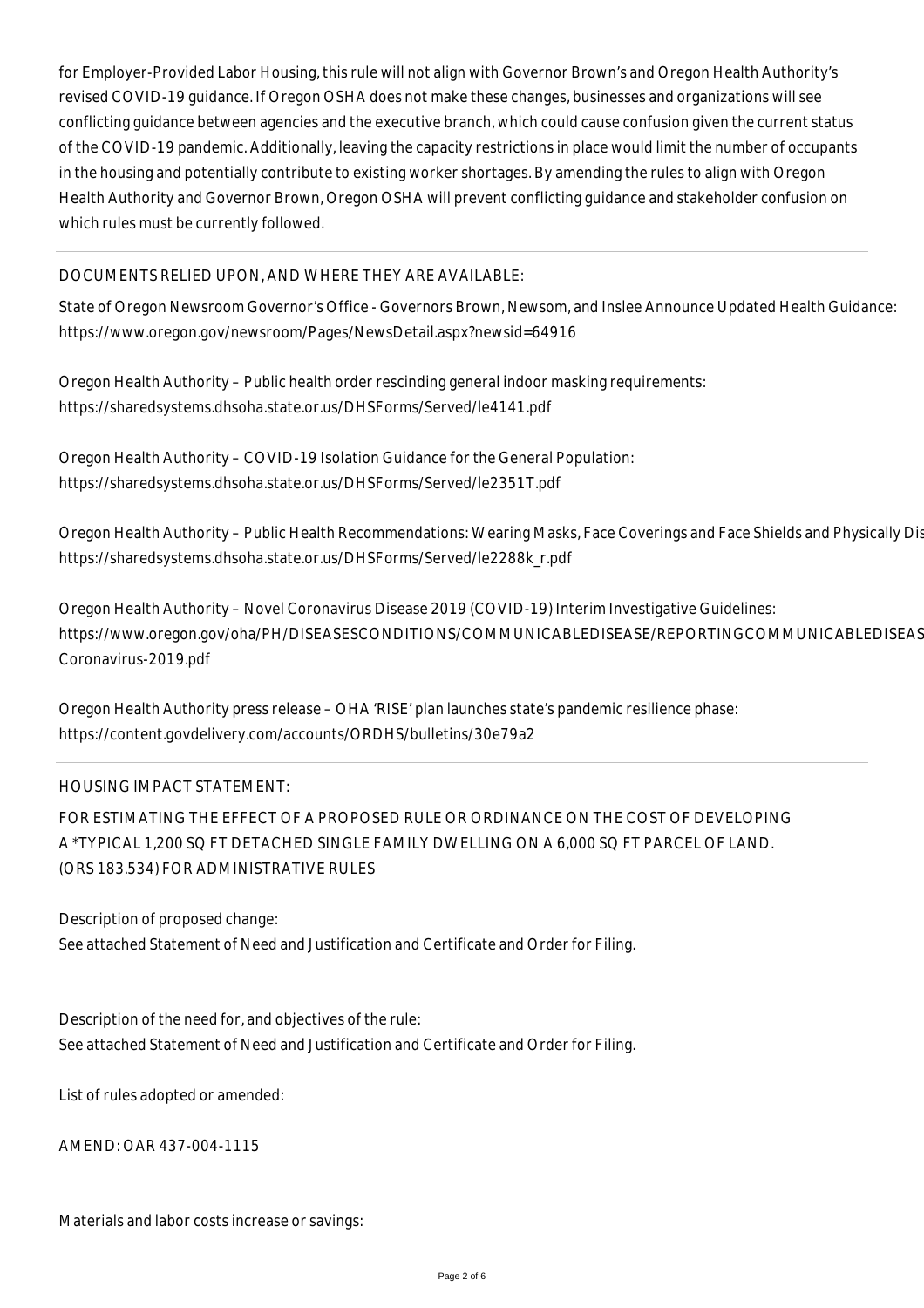None.

Estimated administrative construction or other costs increase or savings: None.

Land costs increase or savings: Oregon OSHA does not foresee any effect on land costs.

Other costs increase or savings: Oregon OSHA does not foresee any additional costs.

\*Typical-Single story 3 bedrooms, 1 1/2 bathrooms, attached garage (calculated separately) on land with good soil conditions with no unusual geological hazards.

# AMEND: 437-004-1115

RULE TITLE: COVID-19 Workplace Requirements for Employer-Provided Labor Housing

RULE SUMMARY: Due to rapidly declining COVID-19 cases and hospitalizations, Oregon OSHA is making substantive changes to OAR 437-004-1115: COVID-19 Workplace Requirements for Employer-Provided Labor Housing to remove provisions no longer appropriate to this stage of the pandemic. These changes are in response to Governor Brown's announcement of updated health guidance on February 28, 2022 and direction from the Oregon Health Authority (OHA).

Major changes include the removal of several sections of the rule, including (3) Ventilation, (5) Physical distancing monitor, (7) Cleaning and sanitation, and (9) Non-employer-provided transportation for labor housing. In addition, the (2) Definitions section is greatly simplified.

Oregon OSHA no longer requires the Air Purification Method or the Capacity Reduction Method for calculating square footage for spaces where people sleep. However, if air purifiers were provided by the owner or operator as part of this provision, occupants must be allowed to continue to use the air purifier at no cost including the maintenance of the equipment. If occupants choose to use their own air purifier, they must be allowed to do so but they are responsible for the maintenance of it.

As was the case before these adjustments, the rule maintains language that an employee who chooses to wear a mask, face shield, or face covering, even when it is not required, must be allowed to do so.

These adjustments represent a significant removal of COVID-19 requirements, and are a major step forward towards the full repeal of the rule. As stated in the rule, Oregon OSHA will repeal the rule when it is no longer necessary to address the COVID-19 pandemic. Because it is not possible to assign a specific time for that decision, Oregon OSHA will consult with the Oregon OSHA Partnership Committee, the Oregon Health Authority, and other stakeholders as circumstances change to determine when all or parts of the rule can be appropriately repealed. RULE TEXT:

Note: Oregon OSHA's temporary rule addressing COVID-19 in employer-provided labor housing expired on October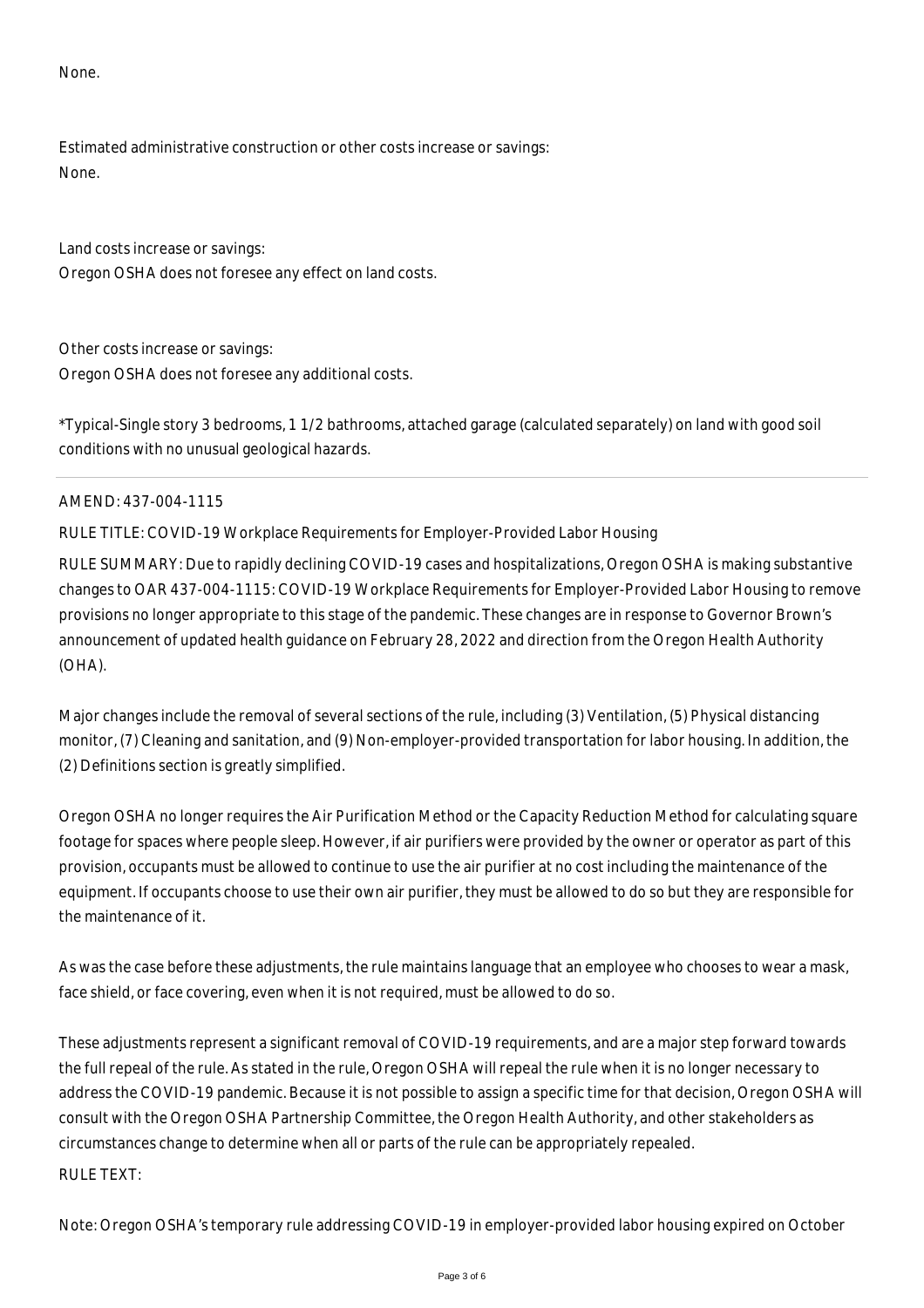24, 2020, 180 days after its adoption. Under the Oregon Administrative Procedures Act, a temporary rule cannot be renewed or extended beyond 180 days. Therefore, Governor Brown issued an Executive Order 20-58 extending the requirements of employer-provided labor housing of the temporary rule. The Executive Order expired on April 30, 2021. In order to extend protections for workers against COVID-19, which remains a significant concern, Oregon OSHA adopted this rule following the normal process for permanent rulemaking. However, the purpose of this rule is to address the COVID-19 pandemic in employer-provided housing in Oregon. Oregon OSHA will repeal the rule when it is no longer necessary to address that pandemic. Because it is not possible to assign a specific time for that decision, Oregon OSHA will consult with the Oregon OSHA Partnership Committee, the Oregon Health Authority, and other stakeholders as circumstances change to determine when all or parts of the rule can be appropriately repealed. The first of these discussions took place in June 2021, and they will continue every month until the rule has been repealed. In making determinations about when to repeal all or parts of the rule, Oregon OSHA and its stakeholders will consider indicators and other information such as (but not limited to) Executive Orders issued by the Governor, guidance issued by the Oregon Health Authority (OHA) and the Centers for Disease Control, infection rates (including the rate of spread of COVID-19 variants), positivity rates, and vaccination rates, as well as indicators of severity such as hospitalizations and fatalities.

# (1) Scope and application.

(a) This rule applies to all employer-provided labor housing and other employer-provided housing, whether such housing is otherwise currently covered by OAR 437-004-1120 "Agricultural Labor Housing and Related Facilities" or by 29 CFR 1910.142 and OAR 437-002-0142 "Labor Camps." To the degree an actual conflict exists between the two rules, this rule takes precedence. To the degree that this rule does not address an issue, or no actual conflict exists, the requirements of the preexisting rule also apply. The requirements of this rule apply to all labor housing sites owned, operated, or allowed to operate on property under the jurisdiction of any state or municipal authority unless such housing is provided by someone other than the employer specifically to respond to a public health emergency. The requirements of this rule supersede those contained in section 3 of OAR 437-001-0744 (COVID-19 Requirements for All Workplaces), specifically as they relate to ventilation, facial coverings, physical distancing measures, and sanitation. All other applicable requirements of OAR 437-001-0744 remain in effect.

(b) These rules apply to any place, or area of land, where there are living areas, manufactured or prefabricated homes or dwellings, or other housing provided by a farmer, farm labor contractor, agricultural employer, or other person in connection with the recruitment of workers of an agricultural employer as defined in OAR 437-004-0001. These rules also apply to any such housing provided by an employer or other person in connection with the employment of workers in any non-agricultural business activity.

(c) These rules apply to any type of labor housing and related facilities together with the tract of land established or to be established, operated or maintained for housing workers with or without families, whether or not rent is paid or collected.

(d) Manufactured dwellings and homes must comply with specifications for construction of sleeping places, unless they comply with ORS 446.155 to 446.185 and OAR 918-500-0020(2), which have the requirements and specifications for sanitation and safety design for manufactured dwellings.

(e) These rules apply to housing given to, rented, leased to, or otherwise provided to employees for use while employed and provided or allowed either by the employer, a representative of the employer, or a housing operator.

(f) These rules, unless otherwise stated, apply to all occupants of the labor housing and facilities.

(g) These rules apply to all labor housing sites owned, operated, or allowed to operate on property under the jurisdiction of any state or municipal authority unless such housing is provided by someone other than the employer specifically to respond to a public health emergency.

(h) Violations relating to the occupants' personal housekeeping practices in facilities that are not common use will not result in citations to the employer.

(i) For the purposes of OAR 437-004-1120, labor contractors as defined in ORS 658.405 are employers.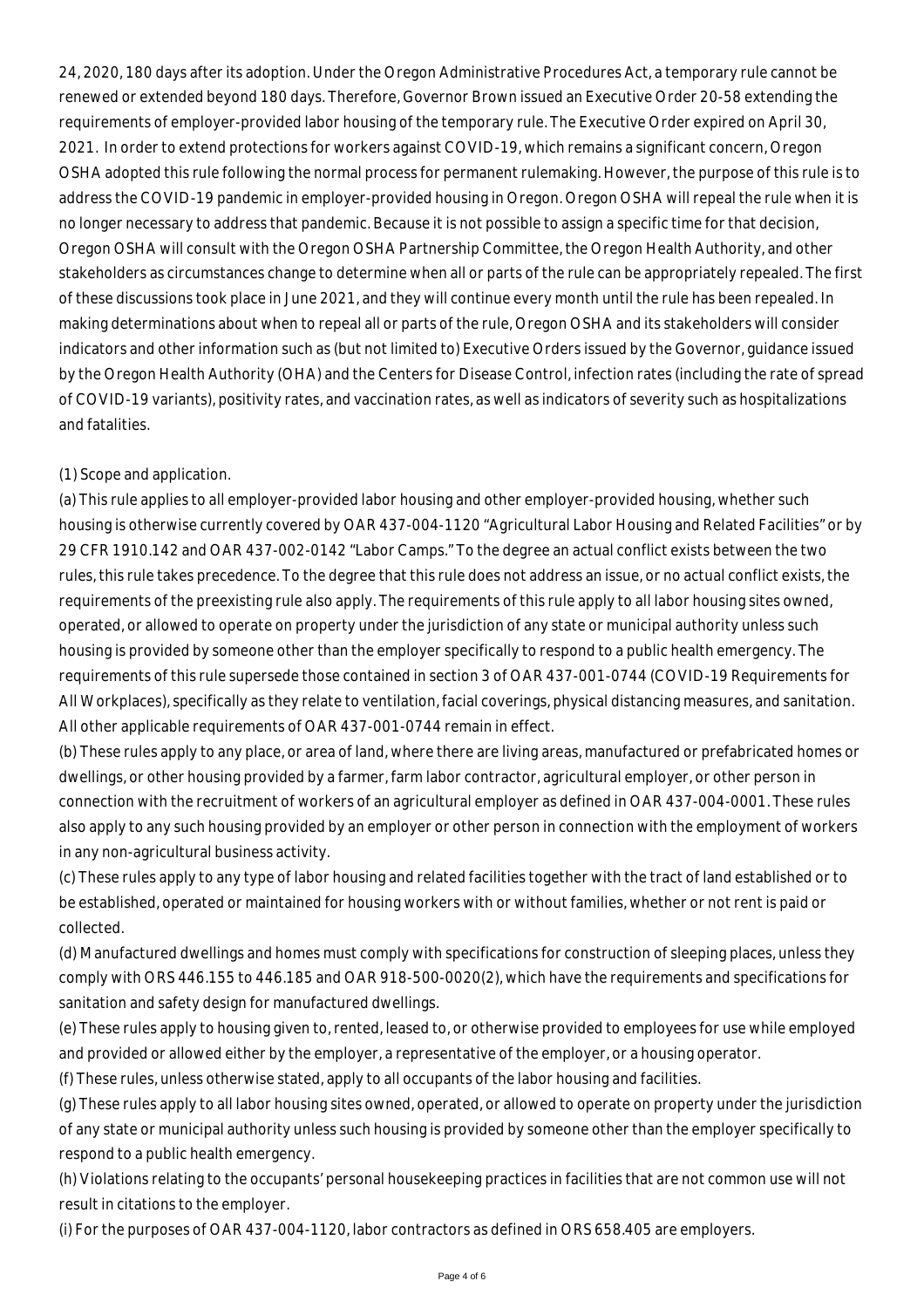(j) Charging occupants for required services. Operators must not charge for services required by these rules: OAR 437- 004-1120, OAR 437-001-0744, and OAR 437-004-1115. This prohibits pay-per-use toilets, pay-per-use bathing facilities, payment for use of air purifiers, or any other method of paying for individual service requirements. (k) This rule does not apply to:

(A) Hotels or motels that provide similar housing commercially to the public on the same terms as they do to workers. This includes hotels or motels that have been temporarily closed due to the current COVID-19 public health emergency, but that restore their operations on a limited basis to allow employers to house workers in the facility, provided that the following conditions are met.

(i) The hotel or motel facility must be licensed and meet the other requirements in OAR 333, Division 29, Travelers' Accommodation.

(ii) The rooms provided must maintain the configuration typically offered to travelers (while this does not preclude changing the arrangement of beds, it does preclude the addition of bunk beds or other measures to increase the occupancy of the room).

(iii) Room assignment must ensure privacy and separation for families and to unrelated occupants of different genders. (iv) The occupied rooms must continue to receive regular services for cleaning and for the laundry of linens used by guests.

(v) The rooms must not be modified to include kitchen facilities not already part of the room as previously available to guests.

Note: Because such facilities are exempt from this rule, the presence of a preexisting kitchenette or other food preparation facility does not trigger the square footage requirements of the rule.

(B) Accommodations subject to licensing such as manufactured dwelling parks, organizational camps, travelers' accommodations or recreation vehicle parks and open to the general public on the same terms.

(C) Manufactured homes or dwellings being moved regularly from place to place, because of the work, when at parks or camps meant for parking mobile vehicles and open to the general public on the same terms. (2) Definitions.

(a) Air purifier – means a HEPA-filter equipped device that is designed for and capable of removing aerosols (including airborne droplets and solid particles) from the air through physical or chemical means and that is capable of improving the indoor air quality in areas where such purifiers are properly operated.

(b) High-efficiency particulate air (HEPA) filter – means a filter that is at least 99.97 percent efficient in removing monodisperse particles of 0.3 micrometers ( $\mu$ m) in diameter.

(3) Masks, face Coverings, and face shields. Oregon OSHA no longer requires employers to ensure that individuals in the labor housing wear a mask, face covering, or face shield as source control.

(a) If an employee chooses to wear a mask, face shield, or face covering even when not required, the employer must allow them to do so.

(b) When an employee chooses to wear a filtering facepiece respirator to protect against COVID-19, the employer must allow that use and follow the "voluntary use" provisions of the Respiratory Protection Standard (OAR 437-004-1041 or 29 CFR 1910.134).

(4) Special housing capacity measures. Operators and owners of employer-provided housing must comply with the provisions of (4)(a) and (4)(b). Oregon OSHA no longer requires the air purification method or the reduced capacity method to be followed in employer-provided housing. The occupancy requirements revert to the provisions in OAR 437-004-1120(15) for sleeping rooms or rooms where occupants cook, live, and sleep.

(a) For air purifiers provided by the owner or operator, allow occupants to continue to use them and maintain the equipment at no cost.

(b) For air purifiers provided by the occupant, allow occupants to use them at no cost.

(5) COVID-19 response plan.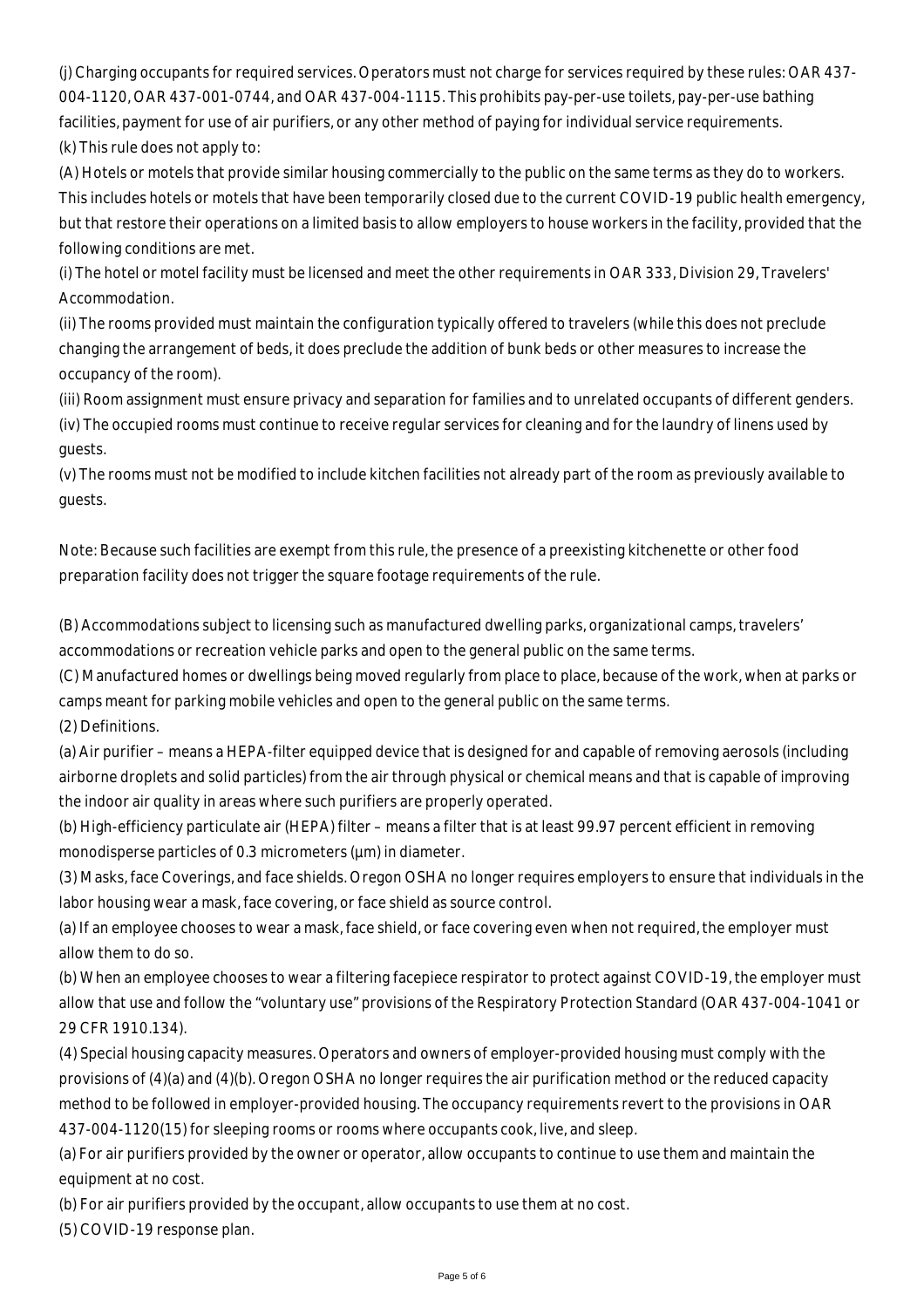(a) In order to identify individuals known or suspected to be infected with COVID-19, all housing providers covered by this rule must take the following steps:

(A) Suspect COVID-19 cases should be encouraged to seek advice by telephone or similar mobile devices from a healthcare provider to determine whether further in-person medical evaluation is needed;

(B) Suspect COVID-19 cases must be isolated with sleeping, eating, and bathroom accommodations that are separate from non-isolating occupants. COVID-19 infected individuals must be isolated from others, have adequate hygiene facilities, and be taken care of by only one person in the household. If such isolation is not possible, the employer must follow the Oregon Health Authority recommendations for Isolation and Quarantine Guidance; and

(C) If able, occupants known or suspected to be infected with COVID-19 must clean and disinfect their own sleeping, eating, or bathroom accommodations after each use.

(b) Confirmed COVID-19 infected persons must be isolated and only housed with other confirmed cases. Isolated persons must have separate bathroom, cooking and eating facilities separate from people who have not been diagnosed with COVID-19. Sick people should be isolated from others, have adequate hygiene facilities, and be taken care of by only one person in the household. If such isolation is not possible, follow guidance provided by the Oregon Health Authority or the local public health authority to make appropriate arrangements.

(A) If able, occupants confirmed to have COVID-19 must clean and disinfect their own sleeping, eating, or bathroom accommodations after each use.

(B) The operator must ensure that food and water is provided and monitor the safety of occupants in isolation at the operator's facility or ensure that these services are provided if isolated at another facility.

(c) Occupants who are not suspected or confirmed to have COVID-19 should not use any bed, bathroom, or common area previously used by an individual suspected or confirmed to have COVID-19 until it is thoroughly cleaned following the Oregon Health Authority or Local Health Authority's guidance provided to the operator for cleaning and sanitation after a suspected or confirmed case.

(d) Instruct occupants that if they are sick or have COVID-19 symptoms, they must alert their housing operator as soon as possible.

STATUTORY/OTHER AUTHORITY: ORS 654.025(2), 654.035, 656.726(4)

STATUTES/OTHER IMPLEMENTED: 654.001 through 654.295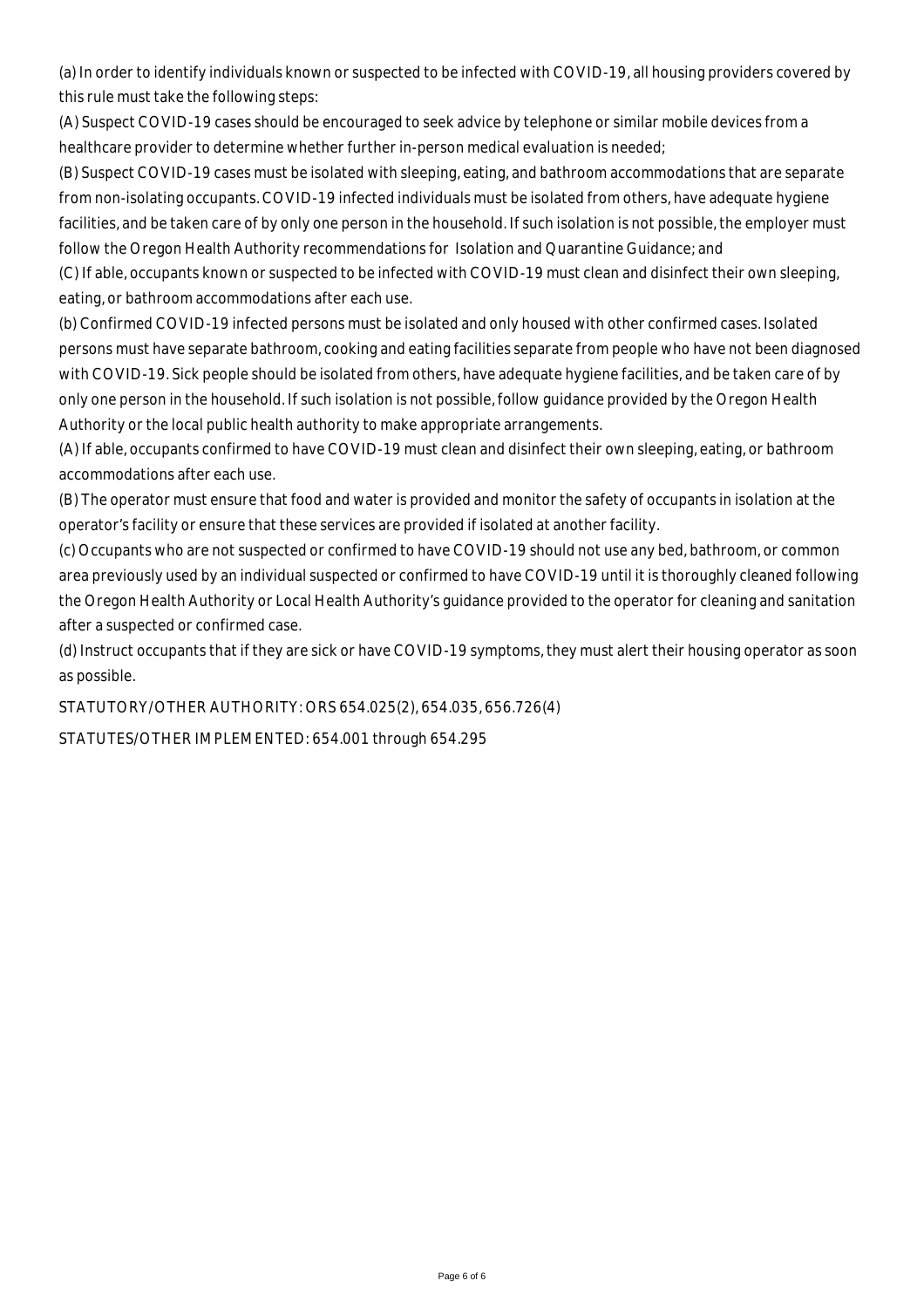# Secretary of State STATEMENT OF NEED AND JUSTIFICATION

A Certificate and Order for Filing Temporary Administrative Rules accompanies this form.

#### 437-004-1115 Department of Consumer and Business Services- Oregon OSHA

Agency and Division

**Administrative Rules Chapter Number** 

#### In the Matter of:

Amending OAR 437-004-1115: COVID-19 Workplace Requirements for Employer-Provided Labor Housing.

#### **Rule Caption:**

Adjusted Rules Addressing the COVID-19 Workplace Requirements for Employer-Provided Labor Housing. (Not more than 15 words that reasonably identifies the subject matter of the agency's intended action.)

Statutory Authority: ORS 654.025(2), 654.035, 656.726(4)

#### Stats. Implemented: ORS 654.001 through 654.295

### **Need for the Temporary Rule(s):**

Due to rapidly declining COVID-19 cases and hospitalizations, Oregon OSHA is making substantive changes to OAR 437-004-1115: COVID-19 Workplace Requirements for Employer-Provided Labor Housing to remove provisions no longer appropriate to this stage of the pandemic. These changes are in response to Governor Brown's announcement of updated health guidance on February 28, 2022 and direction from the Oregon Health Authority (OHA).

As of March 11, 2022, COVID-19 infections have dropped 94% since the peak of the Omicron surge and hospitalizations have lowered to pre-Omicron levels. Given the lower rates, there is a need to align OSHA's rules with the revised public health guidance from OHA. As such, the rule is being temporarily amended to have immediate effect. Some provisions remain in place to keep labor-housing occupants protected in the current stage of the pandemic.

Major changes include the removal of several sections of the rule, including (3) Ventilation, (5) Physical distancing monitor, (7) Cleaning and sanitation, and (9) Non-employer-provided transportation for labor housing. In addition, the (2) Definitions section is greatly simplified.

Oregon OSHA no longer requires the Air Purification Method or the Capacity Reduction Method for calculating square footage for spaces where people sleep. However, if air purifiers were provided by the operator as part of this provision, occupants must be allowed to continue to use the air purifier at no cost including the maintenance of the equipment. If occupants choose to use their own air purifier, they must be allowed to do so but they are responsible for the maintenance of it.

As was the case before these adjustments, the rule maintains language that an employee who chooses to wear a mask, face shield, or face covering, even when it is not required, must be allowed to do so.

# Documents Relied Upon, and where they are available:

State of Oregon Newsroom Governor's Office - Governors Brown, Newsom, and Inslee Announce Updated Health Guidance: https://www.oregon.gov/newsroom/Pages/NewsDetail.aspx?newsid=64916

Oregon Health Authority - Public health order rescinding general indoor masking requirements: https://sharedsystems.dhsoha.state.or.us/DHSForms/Served/le4141.pdf

Oregon Health Authority - COVID-19 Isolation Guidance for the General Population: https://sharedsystems.dhsoha.state.or.us/DHSForms/Served/le2351T.pdf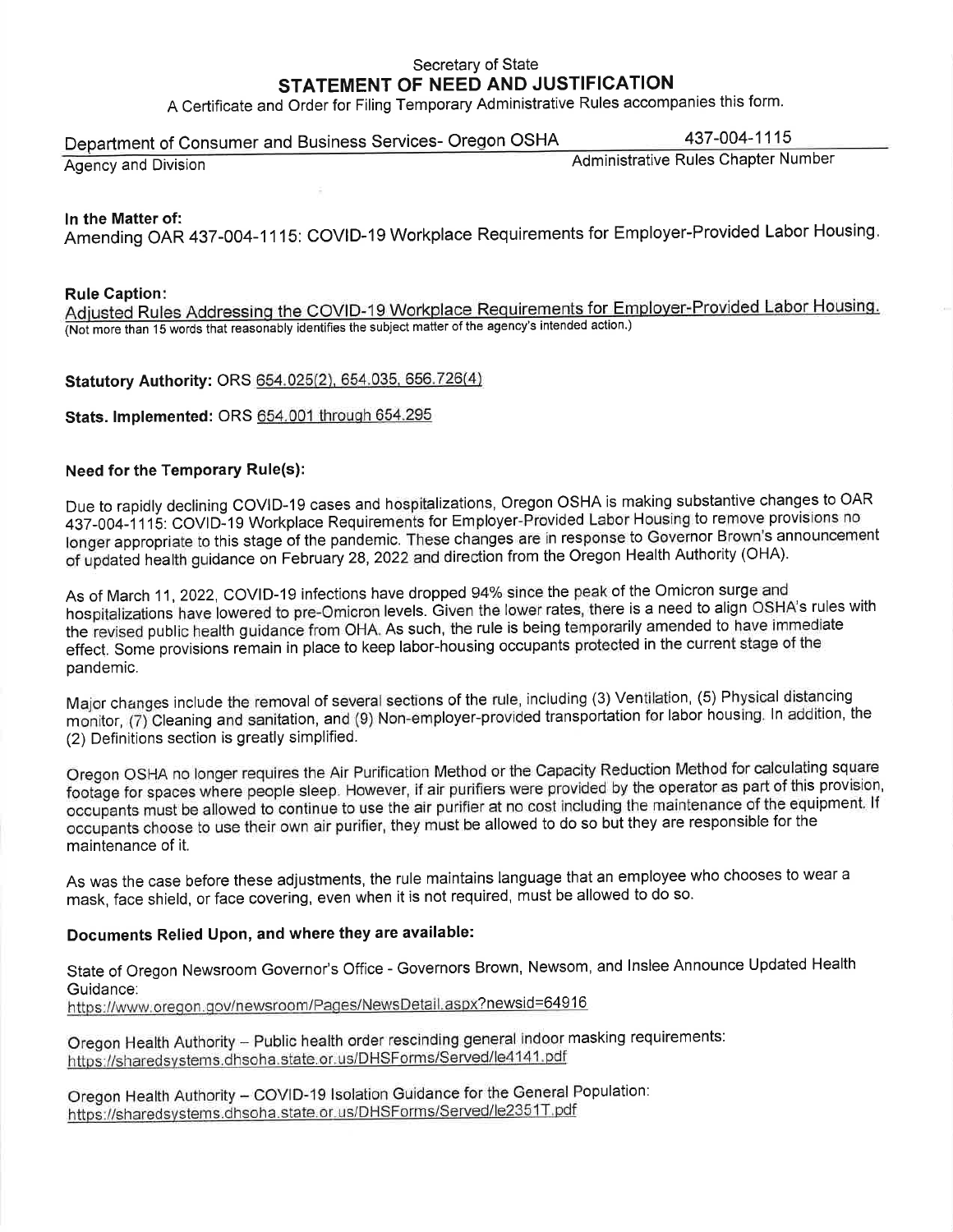Oregon Health Authority - Public Health Recommendations: Wearing Masks, Face Coverings and Face Shields and Physically Distancing:

https://sharedsystems.dhsoha.state.or.us/DHSForms/Served/le2288k\_r.pdf

Oregon Health Authority - Novel Coronavirus Disease 2019 (COVID-19) Interim Investigative Guidelines: https://www.oregon.gov/oha/PH/DISEASESCONDITIONS/COMMUNICABLEDISEASE/REPORTINGCOMMUNICABL EDISEASE/REPORTINGGUIDELINES/Documents/Novel-Coronavirus-2019.pdf

Oregon Health Authority press release - OHA 'RISE' plan launches state's pandemic resilience phase: https://content.govdelivery.com/accounts/ORDHS/bulletins/30e79a2

Justification of Temporary Rule(s) (1) Describe the specific consequences that result from the failure to immediately adopt, amend or suspend the rule(s); (2) who would suffer these consequences; (3) why or how failure to immediately take rulemaking action would cause these consequences; (4) how the temporary action will avoid or mitigate those consequences.:

If Oregon OSHA does not pursue temporary amendments to Rules Addressing the COVID-19 Workplace Requirements for Employer-Provided Labor Housing, this rule will not align with Governor Brown's and Oregon Health Authority's revised COVID-19 guidance. If Oregon OSHA does not make these changes, businesses and organizations will see conflicting guidance between agencies and the executive branch, which could cause confusion given the current status of the COVID-19 pandemic. Additionally, leaving the capacity restrictions in place would limit the number of occupants in the housing and potentially contribute to existing worker shortages. By amending the rules to align with Oregon Health Authority and Governor Brown, Oregon OSHA will prevent conflicting guidance and stakeholder confusion on which rules must be currently followed.

**Authorized S** Date

Administrative Rules Unit, Archives Division, Secretary of State, 800 Summer Street NE, Salem, Oregon 97310. ARC 945-2005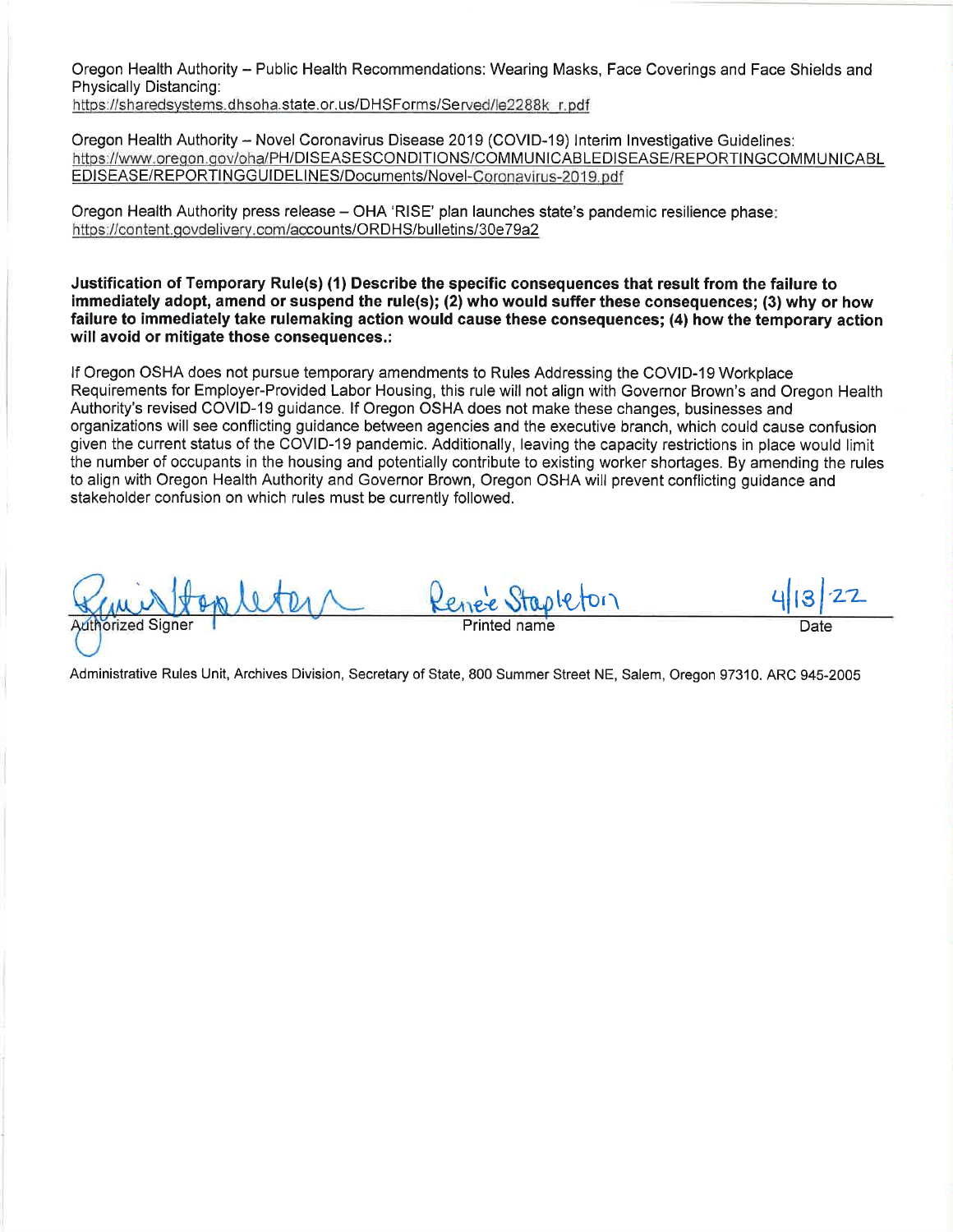### Secretary of State Certificate and Order for Filing TEMPORARY ADMINISTRATIVE RULES

A Statement of Need and Justification accompanies this form...

I certify that the attached copies\* are true, full and correct copies of the TEMPORARY Rule(s) adopted on

4/13/2022 by the Date prior to or same as filing date

437-004-1115 Department of Consumer and Business Services- Oregon OSHA **Administrative Rules Chapter Number Agency and Division** 503-947-7449 350 Winter St NE, Salem, OR 97301 Lisa Appel Telephone **Address** Rules Coordinator

to become effective 4/13/2022<br>Date upon filing or later

\_\_ through  $\frac{10/9/2022}{A \text{ maximum of 180 days including the effective date.}}$ 

**RULE CAPTION** 

Adjusted Rules Addressing the COVID-19 Workplace Requirements for Employer-Provided Labor Housing. (Not more than 15 words that reasonably identifies the subject matter of the agency's intended action.)

### **RULEMAKING ACTION**

List each rule number separately, 000-000-0000.

Secure approval of new rule numbers (Adopted rules) with the Administrative Rules Unit prior to filing

AMEND: OAR 437-004-1115

Stat. Auth.: ORS 654.025(2)

Other Auth.: 654.035, 656.726(4)

Stats. Implemented: ORS 654.001 through 654.295

#### **RULE SUMMARY**

Due to rapidly declining COVID-19 cases and hospitalizations, Oregon OSHA is making substantive changes to OAR 437-004-1115: COVID-19 Workplace Requirements for Employer-Provided Labor Housing to remove provisions no longer appropriate to this stage of the pandemic. These changes are in response to Governor Brown's announcement of updated health guidance on February 28, 2022 and direction from the Oregon Health Authority (OHA).

Major changes include the removal of several sections of the rule, including (3) Ventilation, (5) Physical distancing monitor. (7) Cleaning and sanitation, and (9) Non-employer-provided transportation for labor housing. In addition, the (2) Definitions section is greatly simplified.

Oregon OSHA no longer requires the Air Purification Method or the Capacity Reduction Method for calculating square footage for spaces where people sleep. However, if air purifiers were provided by the operator as part of this provision, occupants must be allowed to continue to use the air purifier at no cost including the maintenance of the equipment. If occupants choose to use their own air purifier, they must be allowed to do so but they are responsible for the maintenance of it.

As was the case before these adjustments, the rule maintains language that an employee who chooses to wear a mask, face shield, or face covering, even when it is not required, must be allowed to do so.

These adjustments represent a significant removal of COVID-19 requirements, and are a major step forward towards the full repeal of the rule. As stated in the rule. Oregon OSHA will repeal the rule when it is no longer necessary to address the COVID-19 pandemic. Because it is not possible to assign a specific time for that decision, Oregon OSHA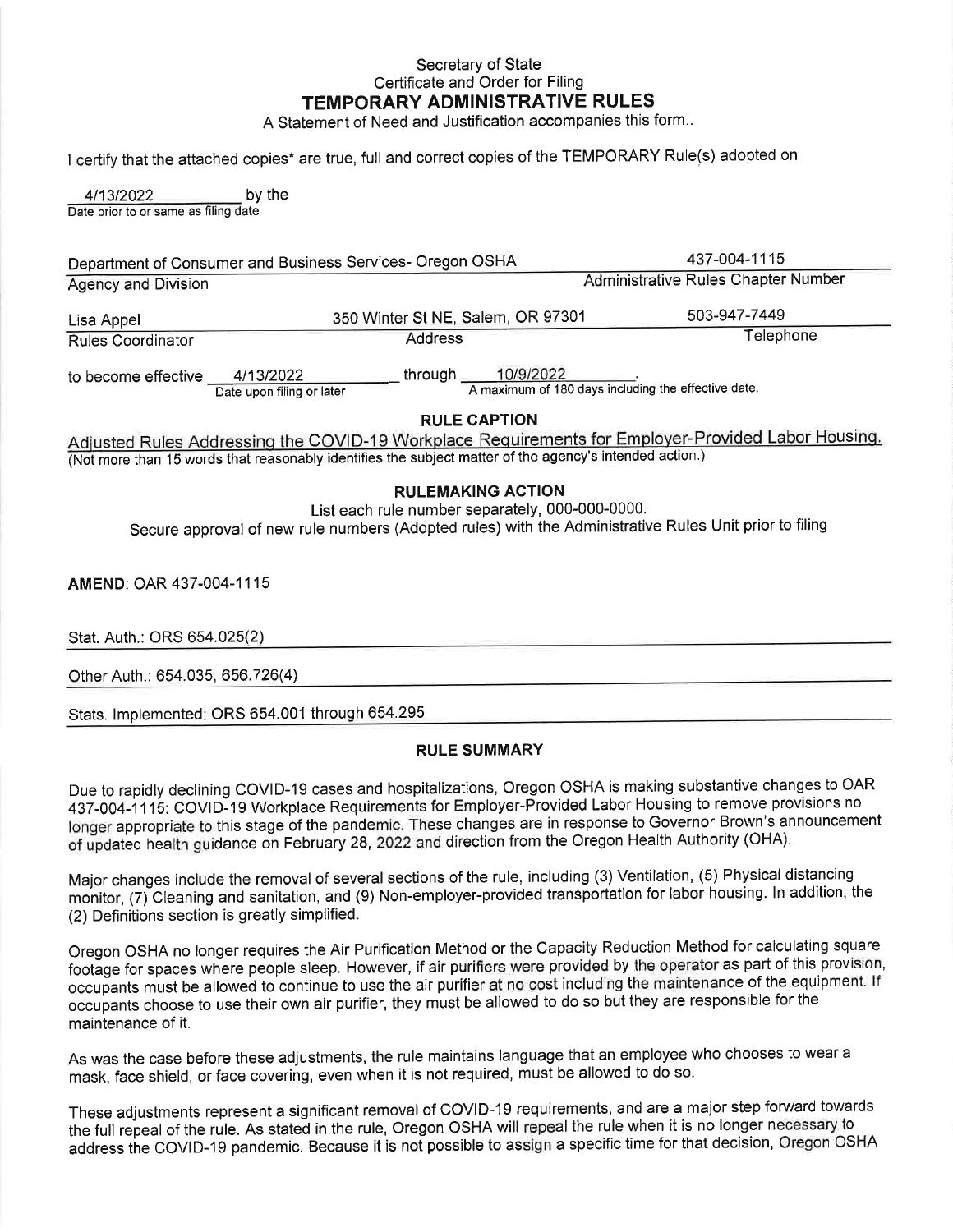will consult with the Oregon OSHA Partnership Committee, the Oregon Health Authority, and other stakeholders as<br>circumstances change to determine when all or parts of the rule can be appropriately repealed.

Stapleten Authorized Signer

<u>Reni Stapleton</u>

 $413$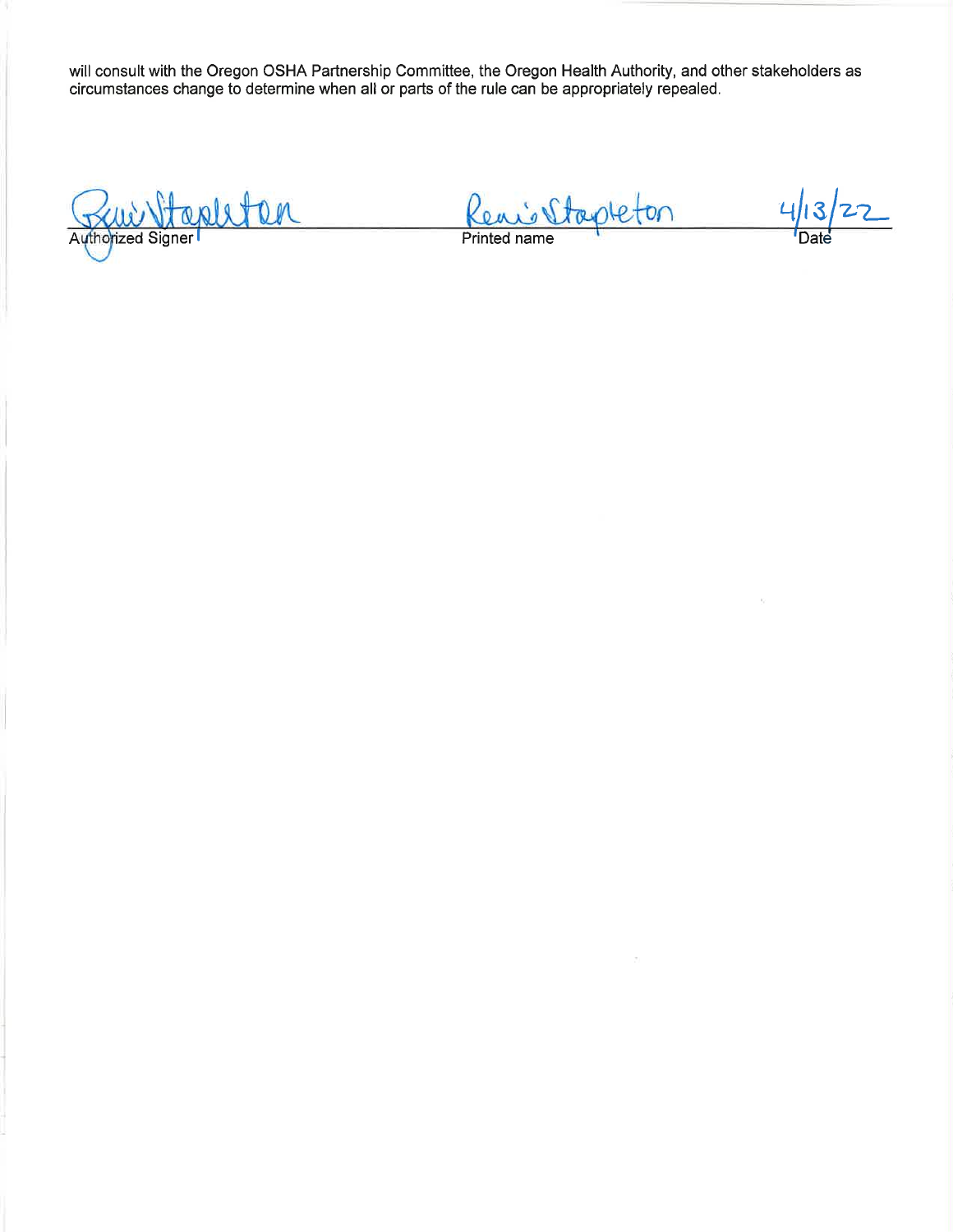# HOUSING COST IMPACT STATEMENT

### FOR ESTIMATING THE EFFECT OF A PROPOSED RULE OR ORDINANCE ON THE COST OF DEVELOPING A \*TYPICAL 1,200 SQ FT DETACHED SINGLE FAMILY DWELLING ON A 6,000 SQ FT PARCEL OF LAND. (ORS 183.534) FOR ADMINISTRATIVE RULES

#### **HEARING DATE: PERMANENT: AGENCY NAME: DCBS/Oregon OSHA**

**ADDRESS: 350 Winter Street NE** CITY/STATE: Salem OR 97301-3882 PHONE: 503-947-7449

**EFFECTIVE DATE: April 13, 2022** 

BELOW PLEASE PROVIDE A DESCRIPTION OF THE ESTIMATED SAVINGS OR ADDITIONAL COSTS THAT WILL RESULT FROM THIS PROPOSED CHANGE.

**TEMPORARY: XX** 

PROVIDE A BRIEF EXPLANATION OF HOW THE COST OR SAVINGS ESTIMATE WAS DETERMINED.

IDENTIFY HOW CHANGE IMPACTS COSTS IN CATEGORIES SPECIFIED

Description of proposed change: (Please attach any draft or permanent rule or ordinance)

See attached Statement of Need and Justification and Certificate and Order for Filing.

Description of the need for, and objectives of the rule:

See attached Statement of Need and Justification and Certificate and Order for Filing.

List of rules adopted or amended:

AMEND: OAR 437-004-1115

Materials and labor costs increase or savings: None.

Estimated administrative construction or other costs increase or savings: None.

Land costs increase or savings: Oregon OSHA does not foresee any effect on land costs.

Other costs increase or savings: Oregon OSHA does not foresee any additional costs.

\*Typical-Single story 3 bedrooms, 1 1/2 bathrooms, attached garage (calculated separately) on land with good soil conditions with no unusual geological hazards.

PREPARERS NAME: Lisa Appel EMAIL ADDRESS: Lisa.Appel@dcbs.oregon.gov